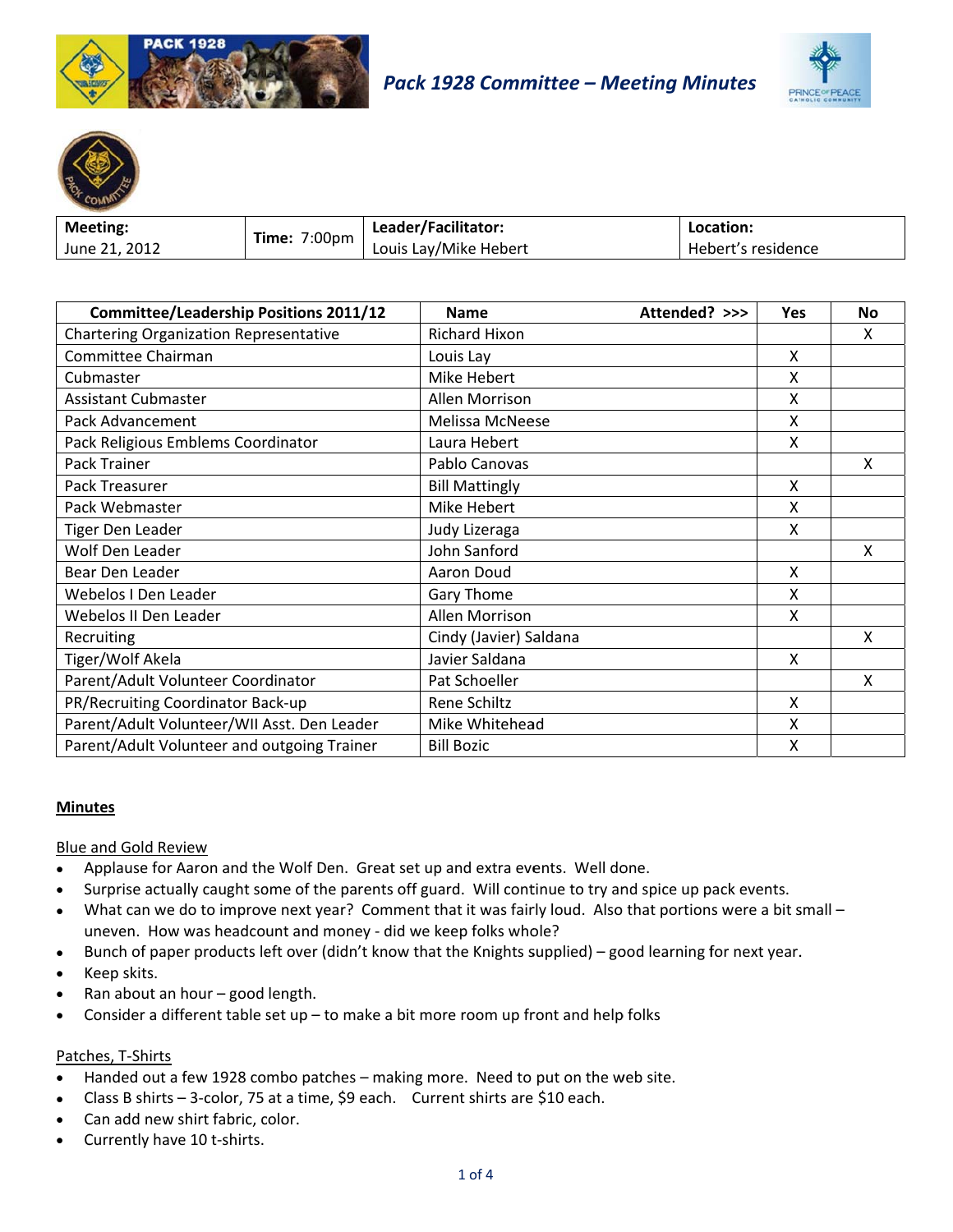



- Judy has t-shirt making contacts can print shirts for \$6-7.
- Bill Mattingly to take on researching t-shirts research and report.

# Spot in the Bulletin

- FREE right now. Full-page spread time to pump up recruiting.
- Rene to take on and work with Gary (on dates) All Scouting at Pop.
- Need to run by Richard and Matt.

### Training

- Reminder to all to pick up their YPT (on line) and make sure their Virtus is up to date.
- All registered adults must have YPT. Recommend taking in person so as to pick up the card.
- We encourage all adults to take Virtus. All adult leaders must take Virtus.
- On-line leader specific training for all DL and committee positions. Basic, Head-start too.
- BALOO In pretty good shape. Encourage all interested adults to pick it up.
- $\Box$  All need to be sure we have Virtus and YPT. Need face-to-face for longer events.

### **Summer Event Coordinators**

- Flag Day John Clark says best turn-out ever. Made Houston Chronicle. 17 ticked off a block for their summer activity pins.
- Next Activity...Pinewood Derby in a Day fell through due to scheduling issues. Clubhouse was available. District Picnic is an option...having 100<sup>th</sup> Anniversary of the Raingutter Regatta. Much less planning and preparation. Just need to provide headcount. Picnic is 9-2 7/28<sup>th</sup>. 29<sup>th</sup> is Scout Day at the Astros. Picnic is at Bane Park 9-2 on the  $28<sup>th</sup>$ .
- Need coordinator for the Picnic, ice skating event  $(8/4)$  and bowling event  $(8/12)$ . Need to collect headcount, keep  $\bullet$ track of who attends.
- Need 3 events to get pin currently 6 on the list. Flag Day, CSDC, Picnic, Bowling, Ice Skating, Astros Game.
- Ice Skating Rene Schiltz to coordinator.
- District Picnic Rene Schiltz, coordinator.
- Bowling Mike Hebert & Gary Thome, coordinator.
- Astros Game Judy L., coordinator.

#### Cross-over - May Pack Meeting

- Lighting boys crossed over into the dark. Need to find a way light the boys better so parents can see. Check with Rene Schiltz checking into some of the possible theatrical stuff.
- Positive comments about the branding.
- Add the teepee next year?

#### **Filing Open Positions**

- Judy has stepped in to the Tiger DL position
- Have a dad with a daughter in AHG Abe Veliz may be available to help with the Wolf den. Has experience with the DL position.
- $\Box$  Action item Need an "Outdoor Events Coordinator" Best if Tiger or Wolf Parent that isn't already serving in another capacity. BALOO would be very helpful.
- Rene Schiltz to shadow Melissa in preparation for taking over the advancement coordinator.

# **Fund Raising**

Scout Fair Coupon Books and Popcorn are our fund raisers. AHGs sell wreaths for WAA - \$5 profit for each wreath. Rene to look into this... Bill to look into numbers for current events to see which ones might be good to trade off.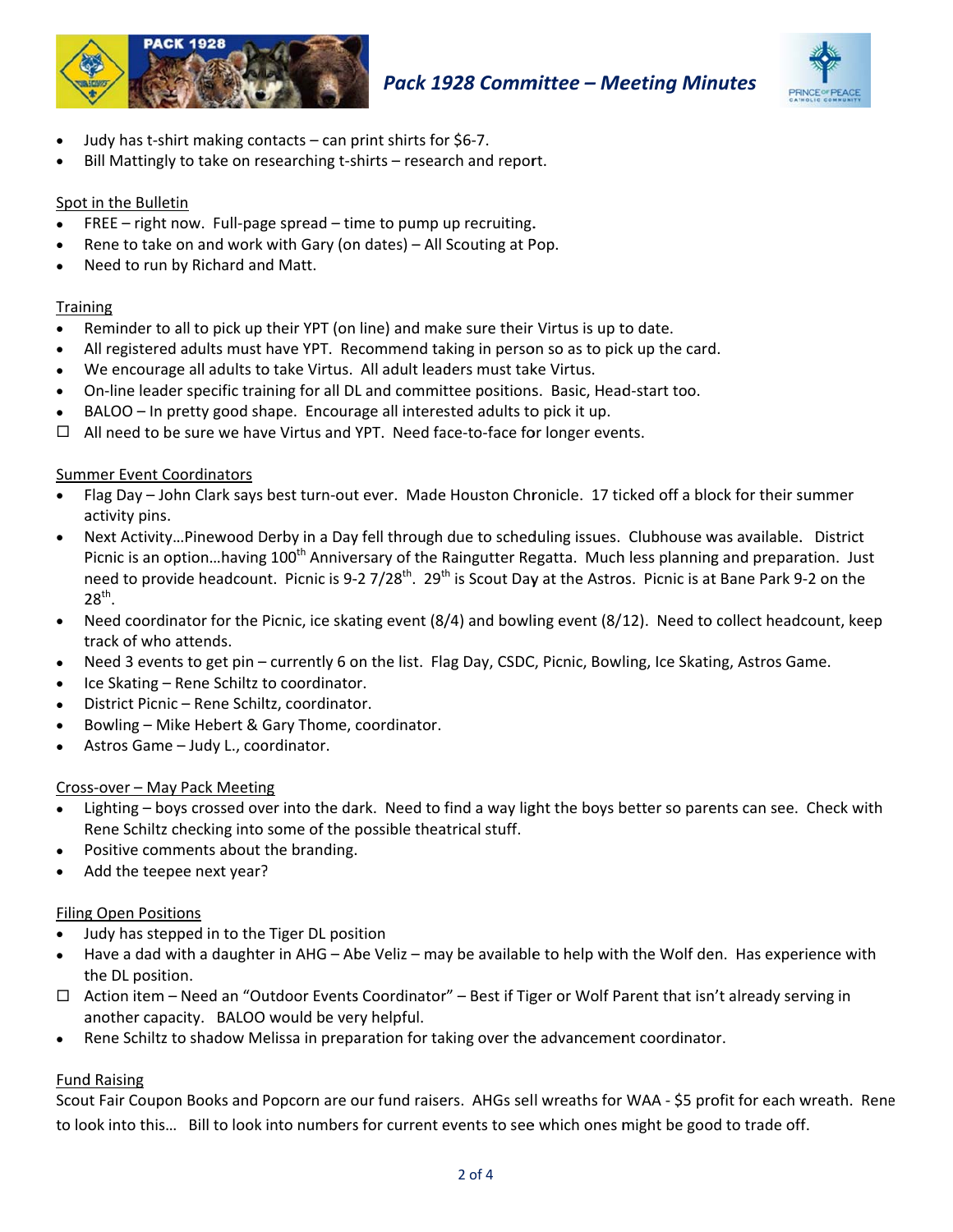



# **Fall Events**

August - Olympics/Gym/Registration - First meeting in the fall... Several good examples of other Packs who have done something similar for registration. Set up several events and rotate on whistle. Aaron and Gary to lead it. Get the Boy Scouts involved. Rene Schiltz to draft a 11x17 single page folded "big picture" hand-out for registration.

September - Scout Carnival/Gym - In place of the Cake Bake. Still raising money to Prince of Peace Outreach. DLs need to brainstorm possible events they could do.

October – Rain-gutter Regatta (take notes at SED event). Gary has experience with kits – balsa, sanding, keel, mast, etc. Mike also remembered past Puff-UP event - even simpler and easier.

November - Camp Fire/ Prince of Peace Ring

December/Wreaths Across America – Pack will participate. AHGs sell wreaths. Pack leadership to consider joining in their fund raiser.

Welcoming Sunday 8/5 is the closest to 8/28 is registration. Hit the bulletin 8/26 or the week before. Also try to hit the week that RE goes out. Faith Formation registration is 8/12.

# **Religious Education**

Laura brought up offering a Catholic education patch of some sort during the "off years" between the Light of Christ and Parvuli Dei. There are some other opportunities. Patches are \$4. Gary loves the idea - will buy all the patches if the pack won't.

# Miscellaneous

Looking like we have 7 new Tigers and some add-ons to other ranks.

Welcoming Sundays and Sunshine Day sign up.

Boys need to be advanced in Scout Track

Incoming Tigers will be Den 2. Rooms are scheduled.

Betsy and Mike talking to de-conflict and coordinate as needed. May do Scout Carnival with us? Will definitely do